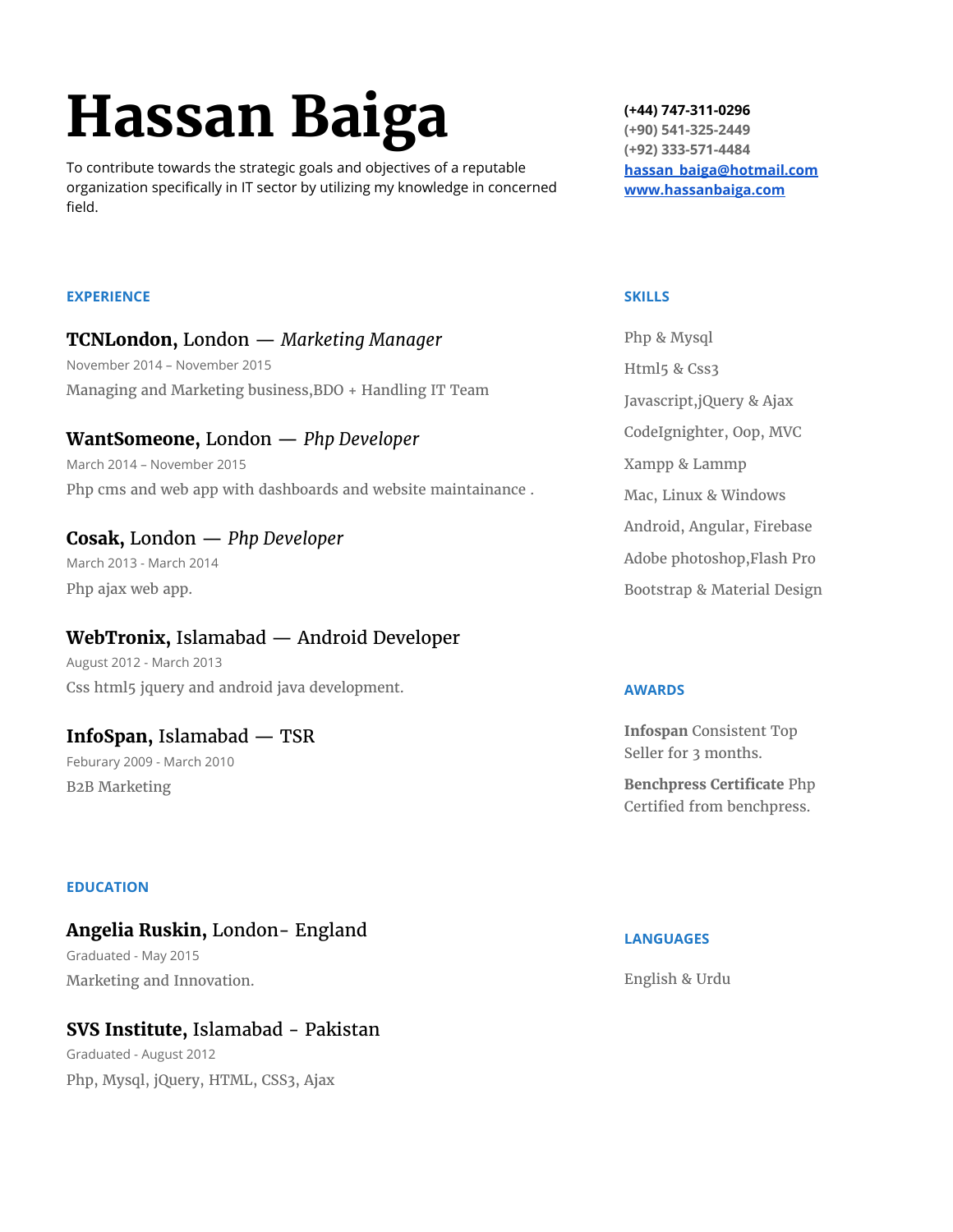#### **PROJECTS**

## **VIP Platinum** — *Php,Mysql,jQuery,Ajax*

**Description**

Vip Platinum is a project for 7 star hotel resorts in UAE [http://www.vipplatinumclub.com](http://www.vipplatinumclub.com/) . It is developed in **PHP**.

#### **Responsibilities**

- ❖ Analyzing the requirements.
- ❖ Create database
- ❖ Create the structure of the project according to Zend framework
- ❖ Involving in coding, Unit Testing.

## **Cregger Company Extended warranty application**

— *PHP, MySQL, Jquery, Ajax*

#### **Description**

Cregger Company Extended warranty application [http://creggercompany.com/extended\\_warranty](http://creggercompany.com/extended_warranty) . It is for warranty claims and checks of different products of Cregger Company. It is developed in **YII Framework.**

#### **Responsibilities**

- ❖ Analysing the requirements.
- ❖ Create database.
- ❖ Develop Project in Yii Framework.
- ❖ Involving in coding, Unit Testing.

## **Design one** — *PHP, MySQL, Jquery, Ajax*

#### **Description**

Design One application (http://www.designone.co.uk/) . This site is developed in custom PHP.

#### **Responsibilities**

❖ Analysing the requirements.

❖ Create database.